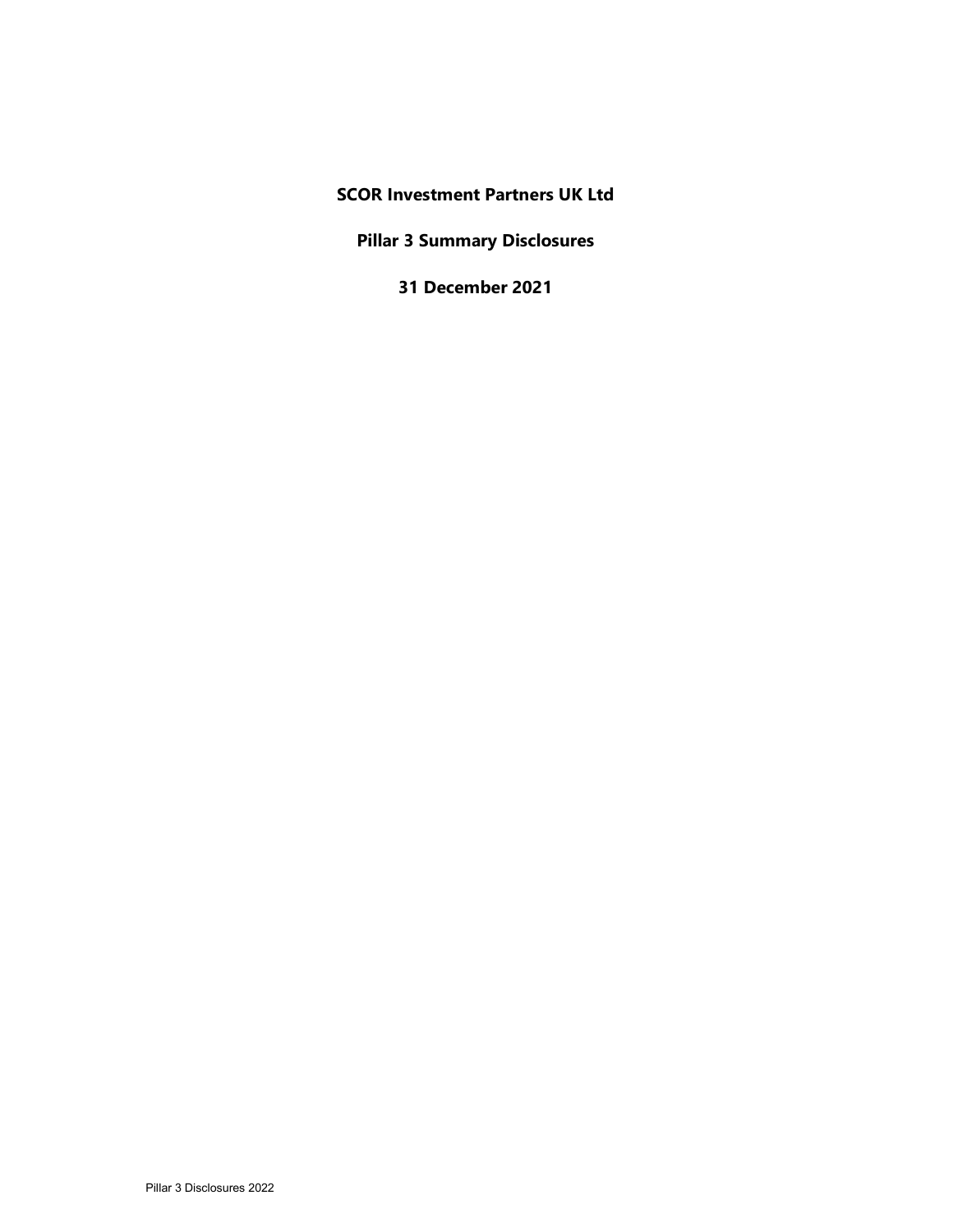### Contents

|    | <b>Overview</b>                              |                |
|----|----------------------------------------------|----------------|
|    | <b>Background</b>                            | 2              |
|    | <b>Disclosures</b>                           | 2              |
|    | <b>Frequency</b>                             | 2              |
|    | <b>Media &amp; Location</b>                  | 2              |
|    | <b>Verification</b>                          | 3              |
|    | Change in regulatory regime for 2022 onwards | 3              |
| 2. | Risk management objectives & policies        |                |
|    | <i><u><b>Introduction</b></u></i>            | 4              |
|    | <b>Risk Governance &amp; Risk Appetite</b>   | 4              |
|    | <b>Risk Categorisation</b>                   | 4              |
|    | Additional disclosure - CoViD-19             | 6              |
|    | Additional disclosure - Russia/Ukraine       | 6              |
| З. | <b>Capital adequacy</b>                      |                |
|    | Pillar 1                                     | 7              |
|    | Pillar <sub>2</sub>                          | 7              |
|    | <b>Immaterial Information</b>                | $\overline{ }$ |
| 4. | <b>Remuneration</b>                          | 8              |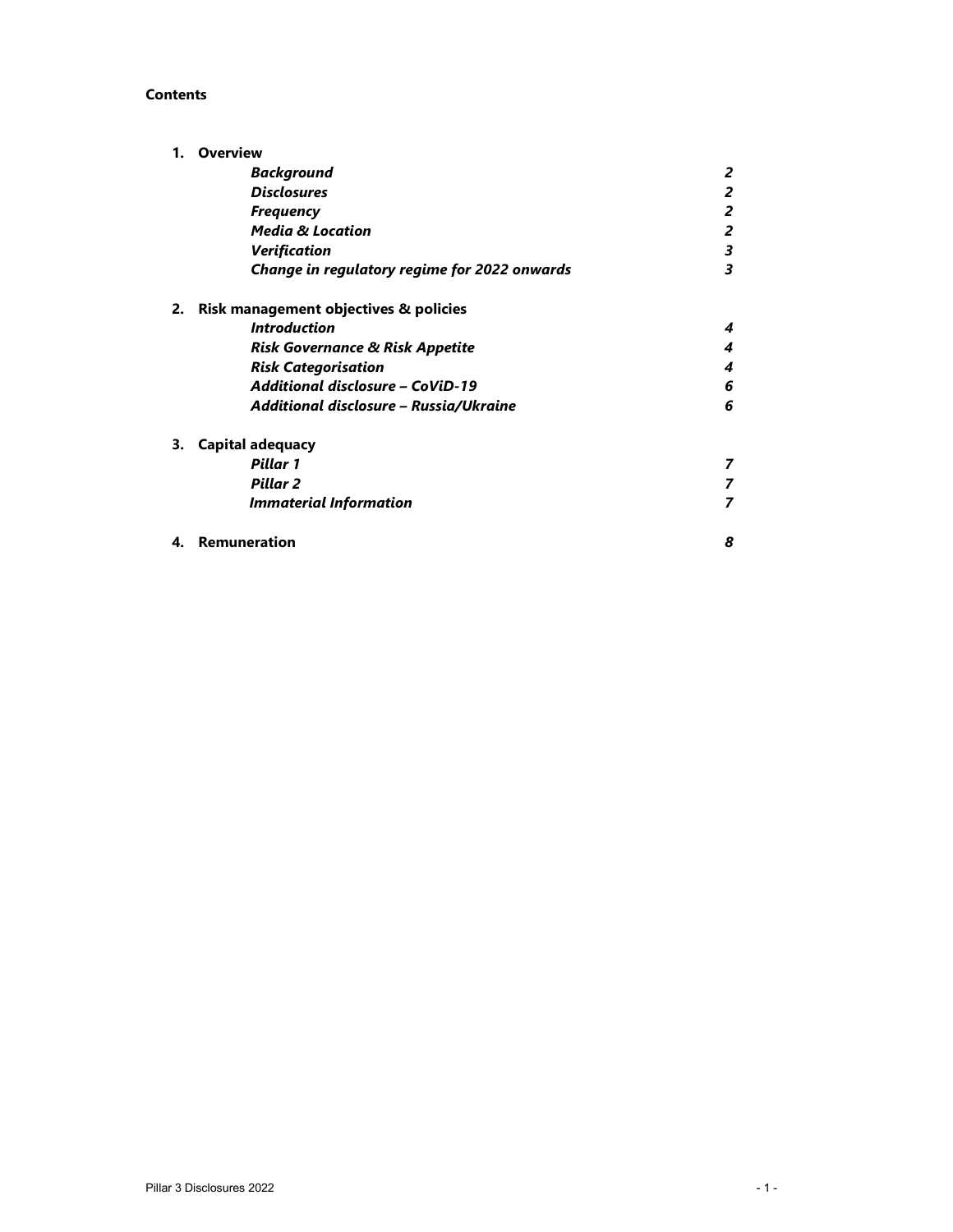### 1. Overview

#### **Background**

The 2006 Capital Requirements Directive (Basel II) created a revised regulatory framework for financial services businesses across the European Union. The new framework consists of three pillars:

- Pillar 1 specifies the minimum capital levels that a business must meet in order to cover the risks associated with its business;
- Pillar 2 sets out the supervisory review process that must be used to determine whether additional capital should be maintained in order to cover any risks not included in Pillar 1; and
- Pillar 3 determines the disclosures that must be made in relation to capital, risk exposures and risk assessments.

This Directive has been implemented in the United Kingdom through changes to its Handbook of Rules and Guidance, and more specifically through the creation of the General Prudential Sourcebook ("GENPRU") and the Prudential Sourcebook for Banks, Building Societies and Investment Firms ("BIPRU").

BIPRU 11.5 and 11.6 require that a firm which is subject to the provisions of the Directive must disclose, as appropriate, the relevant information required under Pillar 3. The rules provide that one or more of the disclosures may be omitted if it is believed that the information is immaterial (where materiality is based on the criteria that the omission of material information would be likely to change or influence the assessment of the user relying on the information for the purposes of making economic decisions). Where a disclosure is deemed to be immaterial, this is stated within the document.

One or more of the required disclosures may also be omitted if it is believed that the information is proprietary or confidential in nature. Information may be deemed to be proprietary where, if it were shared, it would undermine a competitive position. Information may be deemed to be confidential where obligations exist that bind a firm to confidentiality with customers and/or counterparties. Where a disclosure is deemed to be confidential, this is stated within the document and more general information is supplied in its place.

### **Disclosures**

The disclosures in this report have been prepared by SCOR Investment Partners UK Ltd (the "Firm"). Disclosures are made in accordance with the following rules, unless it has been determined that the disclosures are immaterial or proprietary in nature:

- BIPRU 11.5.1R risk management objectives and policies
- BIPRU 11.5.2R the scope of application of directive requirements
- BIPRU 11.5.3R capital resourcesBIPRU 11.5.4R compliance with the rules in BIPRU and on Pillar 2 requirements
- BIPRU 11.5.12R market risk
- BIPRU 11.5.18R remuneration

#### **Frequency**

This report is made on an annual basis and is published as at the Accounting Reference Date (31 December each year).

#### Media & Location

This report will be published on the Firm's website.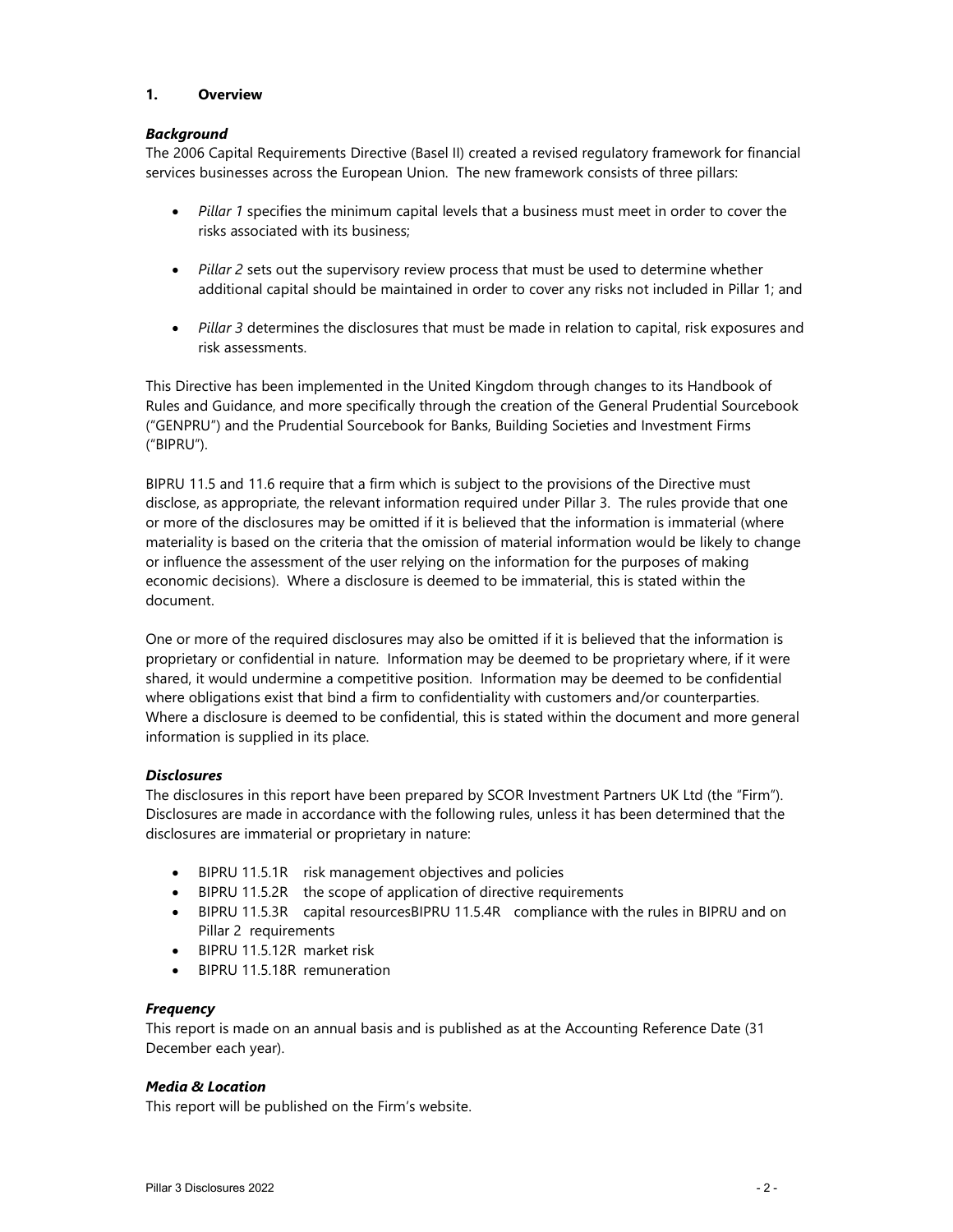# Verification

Disclosures will only be externally verified if they are deemed to be equivalent to those made under accounting requirements.

### Change in regulatory regime for 2022 onwards

From January 2022, the Firm will become subject to new legislation, the Investment Firms Prudential Regime and the associated FCA rule book (MIFIDPRU). The Pillar 2 process described above will be replaced by the new Internal Capital Adequacy and Risk Assessment process known as the ICARA.

We have performed an assessment on how the new regime will affect our regulatory capital requirements and based on our business model, have determined that it is unlikely to materially impact our Pillar 1 requirement, which is expected to still be driven by the Fixed Overhead Requirement.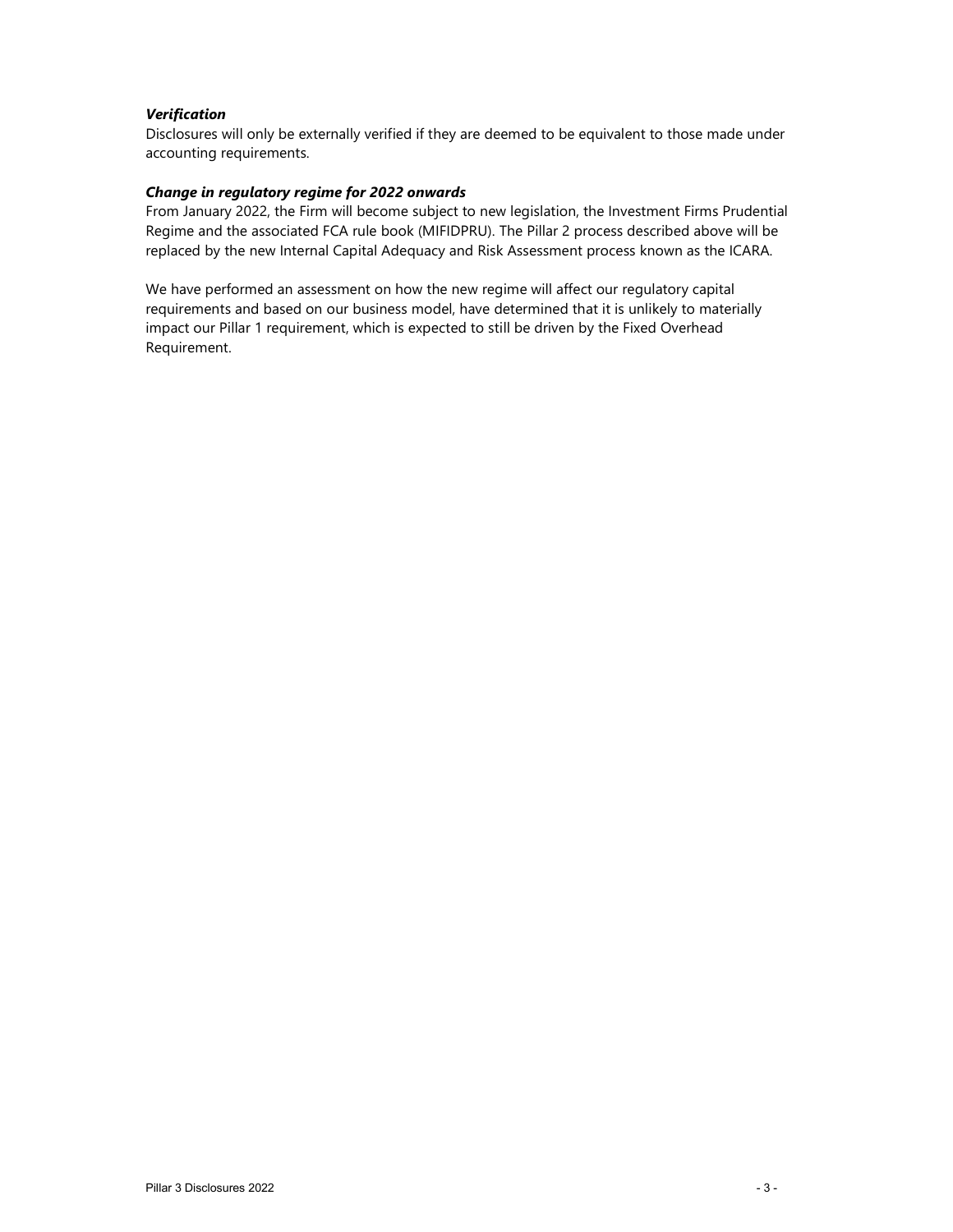### 2. Risk management objectives & policies

The Board is committed to the ongoing sustainability of the business and the Firm has established comprehensive procedures to ensure that the risks faced by the Firm are managed appropriately.

### Introduction

Risk is inherent in the Firm's business and activities. Our ability to identify, assess, monitor and manage each risk is a crucial factor in our financial soundness, performance and reputation.

The Firm's approach to risk management is described below. The first section covers the Firm's risk governance structure and the second section explains the way that the risks are categorised, the types of risks faced and the risk management objectives and policies in place for each.

### Risk Governance & Risk Appetite

The responsibility for the Firm's overall risk governance approach lies with the Board of Directors. The Board is responsible for determining risk strategy, setting the Firm's risk appetite and ensuring that risk is monitored and controlled effectively. It is also responsible for establishing a clearly defined corporate structure, with each member of that structure possessing distinct roles and responsibilities. The Board has determined that the Firm's risk appetite is generally low and that any risks that are ascertained to be high must be mitigated as quickly as possible.

The corporate structure and the responsibilities of the Board is set out in a Responsibilities Map that has been implemented as part of the Firm's obligations under the Senior Managers & Certification Regime which came into force in December 2019. The Responsibilities Map not only sets out the Board's responsibilities, but also defines the roles of the Compliance Officer and all other members of the team who hold Certified Functions within the Firm.

The Firm Compliance Officer's role is to:

- Provide a focal point to co-ordinate communications and consultations with regulatory bodies and authorities.
- Achieve high standards of compliance advice and risk-based compliance, according to agreed standards and plans set with the assistance of external compliance consultants.
- Undertake risk-based compliance monitoring techniques to monitor the Firm's performance against the relevant rules and guidance and the Firm's internal policies.
- Provide timely and objective reports of findings, agreeing appropriate corrective actions and monitoring implementation.
- Oversee the compliance performance of the Firm, keeping the Board informed of the state of compliance standards measured against requirements and recommending changes in systems as necessary.

### Risk Categorisation

The firm categorises risk under the following headings:

#### Operational Risk

Operational Risk is defined as the potential risk of financial loss or impairment to reputation resulting from inadequate or failed internal processes and systems, from the actions of people or external events.

Major potential sources of operational risk include: outsourcing of operations, dependence on key IT suppliers, IT security, internal and external fraud, regulatory non-compliance, process errors and external threats such as fire, flood or terrorism resulting in the loss of the office.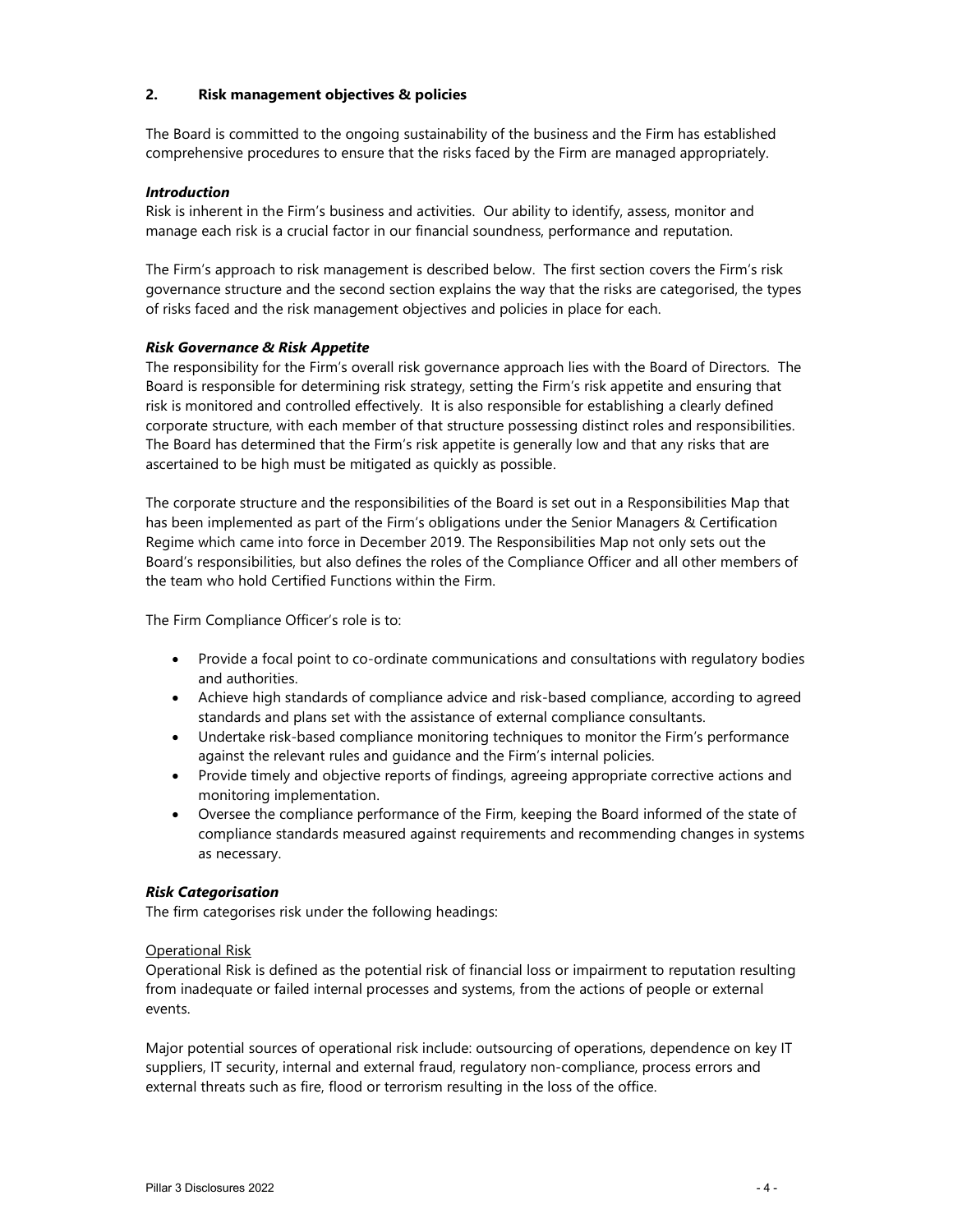The Firm manages these risks through appropriate controls and loss mitigation actions, including insurance. These actions include a balance of policies, appropriate procedures and internal controls to ensure compliance with applicable laws and regulations.

In order to assist the Firm in relation to risk mitigation, it utilises the services of specialist service providers (including intra-group service providers from members of the wider SCOR Group) in the areas of compliance, finance, IT and business continuity to provide a robust support network.

#### Business Risk

Business Risk is defined as the potential risk of financial loss or impairment to reputation arising from loss of significant investors/funds, poor investment decisions, poor investment performance, significant changes in business operations or deterioration in external market conditions.

The risks posed to the Firm through the loss of key investors/funds are mitigated through keeping in close contact with all clients in a structured and organised manner, aiming to provide a high quality and efficient service at all times. Detailed and accurate marketing files are also maintained relating to each investor and potential investor in order to support this structured approach. Whilst it is impossible to eradicate all potential risks surrounding the potential loss of an investor, the Firm aims to minimise this as much as possible.

Investment decisions are made according to investment guidelines put in place for each fund advised by the Firm. The investment team has many years of experience in the areas in which the Firm specialises and all trades are documented with an Investment Memo and appropriate tickets which are reviewed by the Compliance Officer to check compliance with the individual strategies. This structured approach serves to minimise as far as possible the risk of poor investment decisions being made, all other things being equal.

In December 2021, as part of the ongoing integration of the Firm within the SCOR Group, it novated the vast majority of its fund investment advisory activities to its immediate parent, SCOR Investment Partners in Paris. The Firm now provides support to its parent in terms of investment advisory, distribution, legal and administrative services and is remunerated for these services. Remuneration for providing these services, which are all governed by separate legal agreements, will now become the predominant source of income for the Firm.

The situation in the market cannot be controlled by the Firm, but it can take actions to mitigate the impact of a poor or volatile situation. It manages its finances in order to provide a 'cushion' such that the Firm is living within its means. The Firm also possesses a significant amount of capital and audited reserves.

#### Credit Risk

Credit risk is the risk of loss arising from a customer or counterparty failing to meet their financial obligations to the Firm as they fall due.

Since the Firm does not trade on its own account or as principal, its major credit risks have, in the past arisen from the funds it advises failing to pay advisory and performance fees as they fall due, and from concentration risk arising due to lack of diversification of income derived from these funds. Now that the Firm has novated the vast majority of its fund investment advisory activities to its immediate parent and is remunerated for providing support to its parent in terms of investment advisory, distribution, legal and administrative services, its exposure to credit risk is much more limited than in previous years.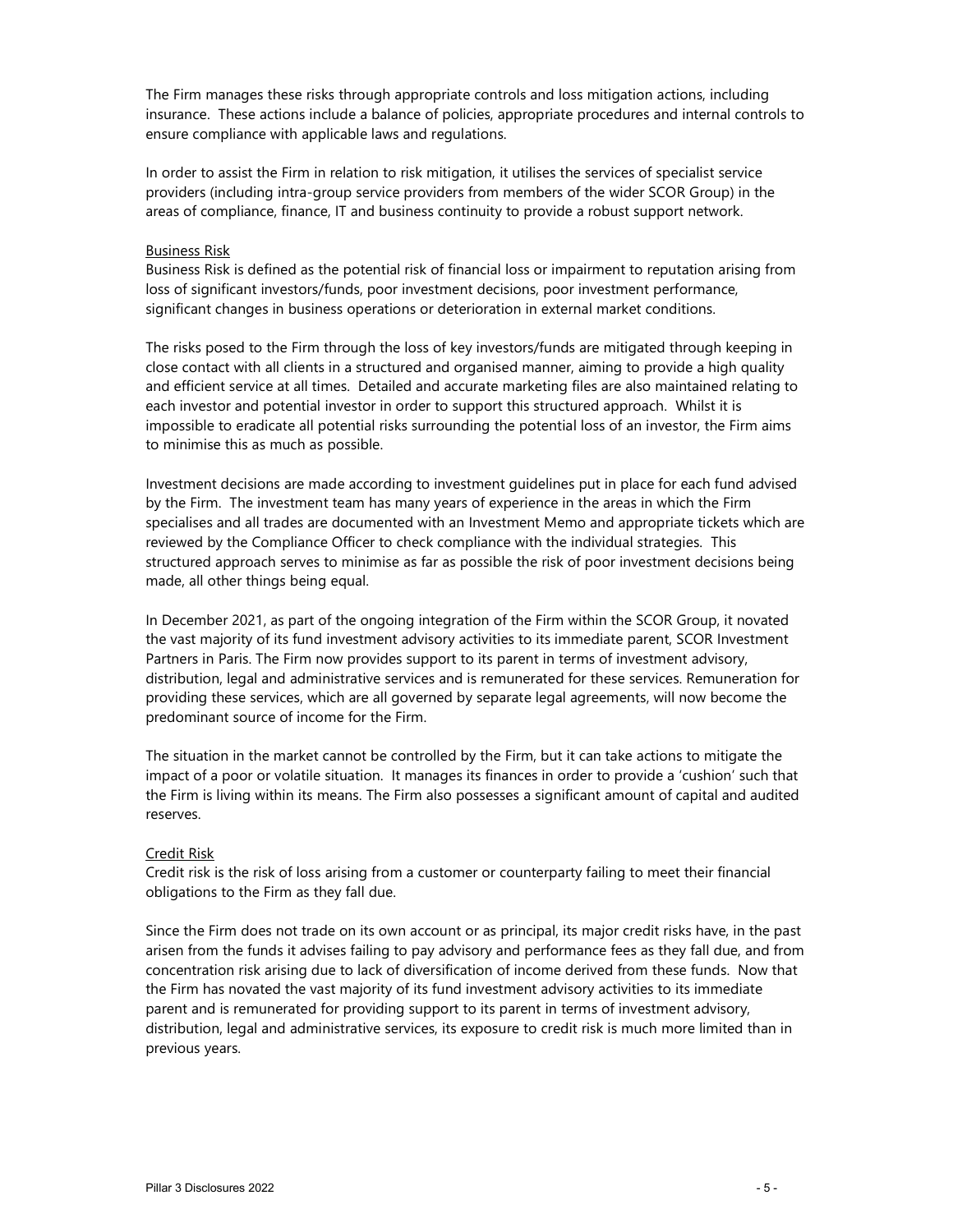# Liquidity Risk

Liquidity risk is the risk of the Firm being unable to meet its short-term payment obligations as they fall due, specifically because it may be unable to convert assets into cash without incurring a loss.

The Firm does not invest its own funds in illiquid assets. For the majority of 2021, the Firm's fees were paid in USD, and since the majority of its expenses are in GBP, it was therefore exposed to a foreign exchange risk, managed by the SCOR London finance team in accordance with the SCOR Group policy. Effective December 2021, the majority of the Firm's income is now derived from the services that it provides to its parent company, which pays all invoices in GBP. This means that the Firm's only USD income is received from the funds that are in liquidation and which had not been novated to the Firm's parent as at the end of 2021. This USD income is not material.

The Firm has a Liquidity Policy which sets out its Liquidity Risk Tolerance and this policy is reviewed at least annually.

#### Market Risk

Market Risk is defined as the potential adverse change in the Firm's income or net worth arising from (for example) a deterioration in market conditions (including a lack of capacity to invest and liquidity constraints from the market), an adverse change in exchange rates or a major catastrophic event.

For the reasons described above, the Firm's exposure to shocks to the market is now more limited than in previous years. Its fee income from its parent company is subject to a floor which is designed to ensure that it remains profitable.

#### Additional disclosure - CoViD-19

The developments from the outbreak of the COVID-19 pandemic continue to be closely monitored by management.

The Firm's direct sensitivity to the pandemic risk is limited to a very small percentage of its assets under management and therefore the immediate risk of loss is limited. The main risk is in respect of business continuity and being able to provide the expected level of service during the pandemic. To mitigate this risk the Firm operates as an integrated part of the overall SCOR Group, benefiting from a global network of offices and IT infrastructure. This has enabled it to implement remote and flexible working strategies, ensuring that the Firm's business continues without interruption whilst continuing to protect the health of its employees and their loved ones.

### Additional disclosure – Russia-Ukraine conflict

Subsequent to the year end the ongoing conflict between Russia and Ukraine, with its recent military escalation, means that there is significant uncertainty about the future of the global economy. The main risks arising from the current geopolitical tensions are related to the future development of economic growth, interest rates and inflation. Due to the business model of the Firm, and after assessing these risks, the Directors have concluded that these existing uncertainties do not cast significant doubt upon the Firm's ability to meet its regulatory obligations.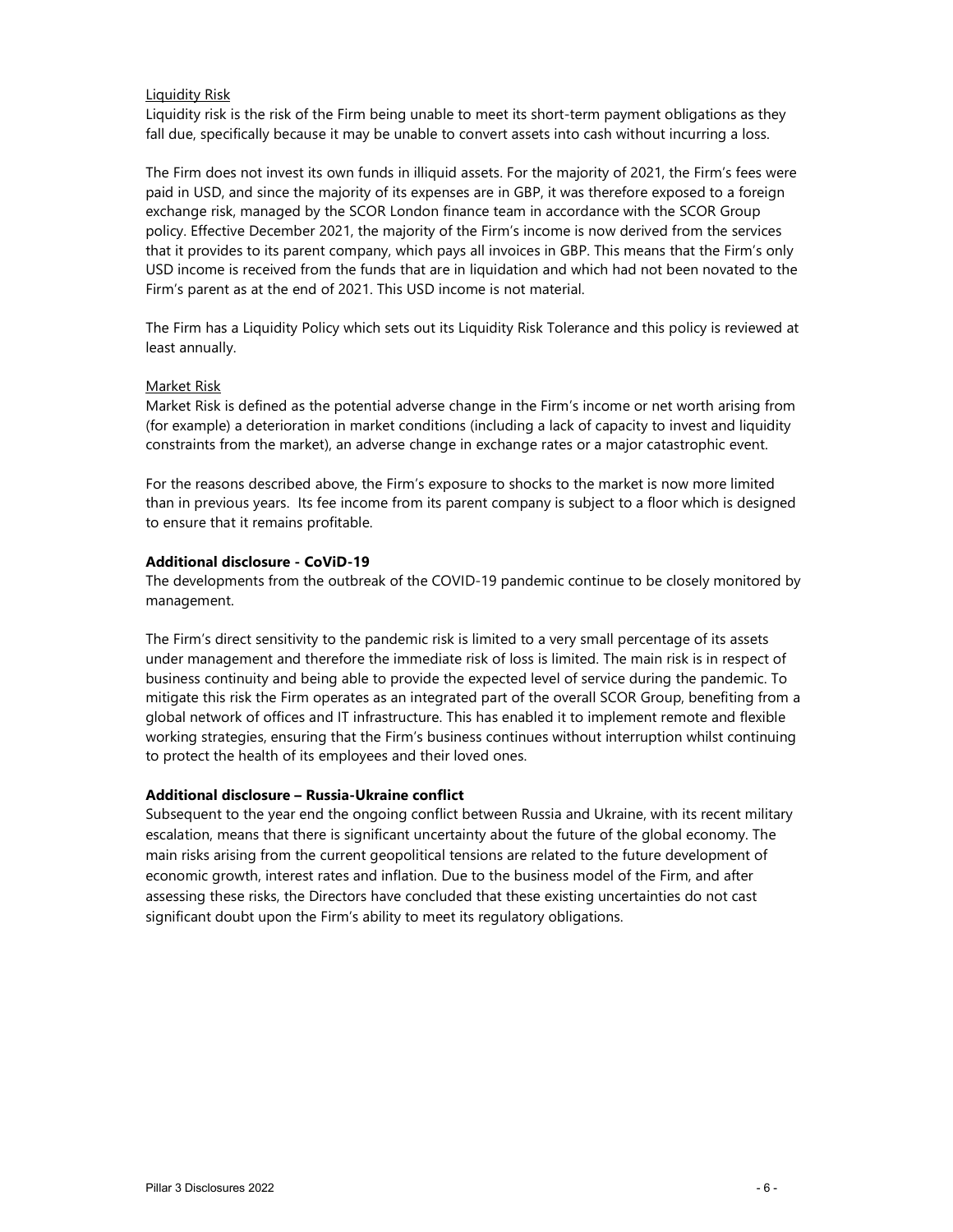# 3. Capital adequacy

The value of the Firm's share capital and audited reserves as at  $31<sup>st</sup>$  December 2021 is £2.26 million. The Firm's capital resources consist of Tier 1 capital only and therefore there are no other items or deductions.

### Pillar 1

In order to protect the financial stability of the Firm, internal capital is held to provide a cushion to deal with unexpected losses.

In accordance with GENPRU 2.1.45R, the Firm's Pillar 1 Capital Requirement has been determined as being the higher of (i) the Fixed Overhead Requirement, and (ii) the sum of the Credit Risk Capital Requirement and the Market Risk Capital Requirements. Since the Fixed Overheads Requirement is the higher amount, the Firm's Pillar 1 Capital Requirement, based on 2021 expenses, has been calculated as being £580,671 for 2022.

# Pillar 2

In addition to the Pillar 1 calculations, the Firm calculates and monitors its capital adequacy internally on a monthly basis, using its monthly management accounts as the basis for this assessment. The Firm undertakes a Pillar 2 assessment which includes a review of operational, business and other risks, combined with stress testing, using a scenario analysis process. Utilising this process, the Firm has determined that no additional capital above the Fixed Overheads Requirement is required in order to meet the Pillar 2 capital requirement at this time.

### Immaterial Information

Since the Firm's capital requirement is its Fixed Overheads Requirement, information relating to any capital required to meet Credit Risk and Market Risk are deemed to be immaterial and will not be disclosed.